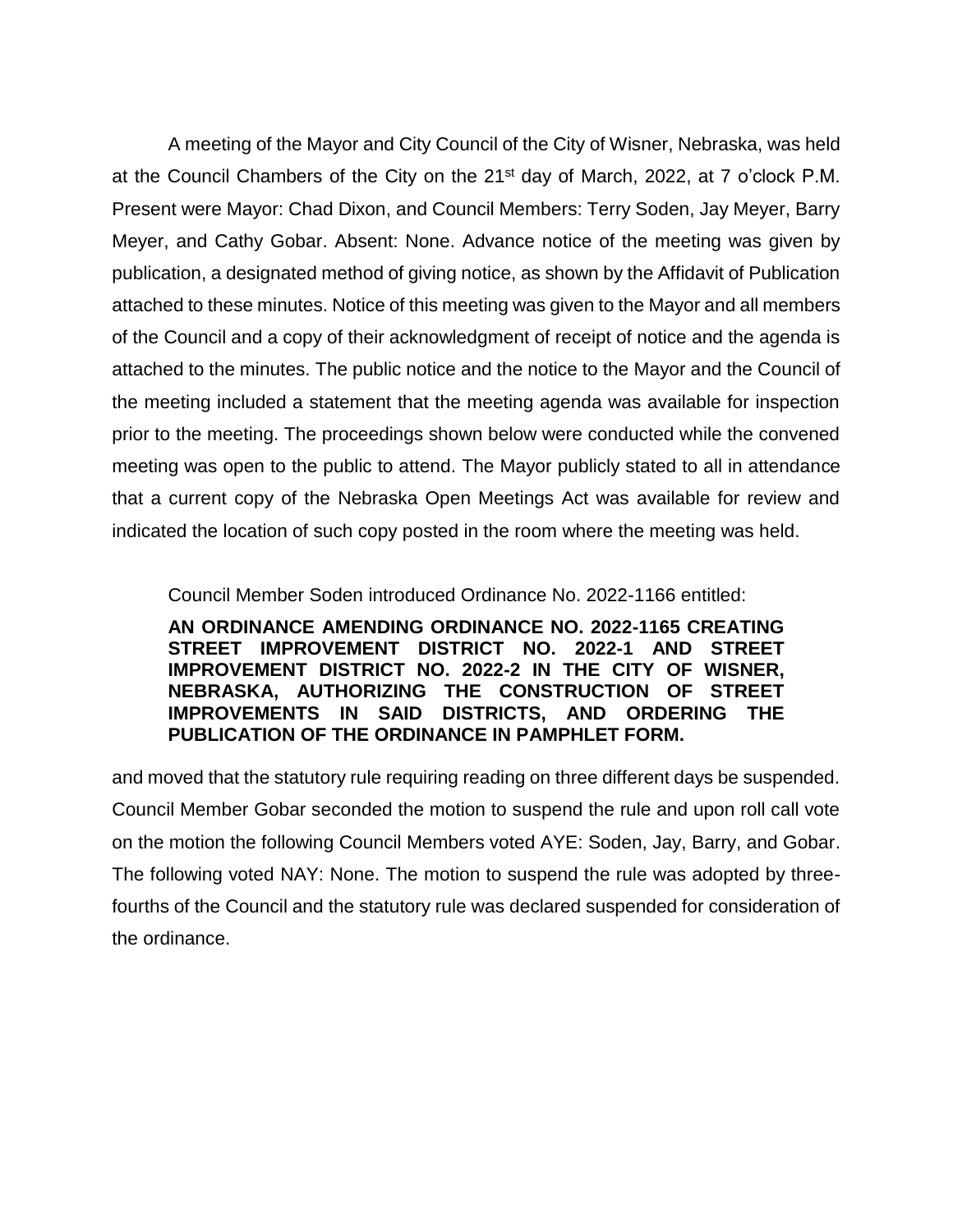The ordinance was then read by title and thereafter Council Member Gobar moved for final passage of the ordinance. The motion was seconded by Council Member Jay. The Mayor then stated the question was "Shall Ordinance No. 2022-1166 be passed and adopted?" Upon roll call vote, the following Council Members voted YEA: Soden, Jay, Barry, and Gobar. The following voted NAY: None. The passage and adoption of the ordinance having been concurred in by a majority of all members of the Council, the Mayor declared the ordinance adopted and the Mayor in the presence of the Council signed and approved said ordinance and the Clerk attested the passage and approval of the same and affixed her signature thereto and ordered the Ordinance to be published in pamphlet form as provided therein and to be posted in three public places in the City. A true, correct, and complete copy of the Ordinance is as follows: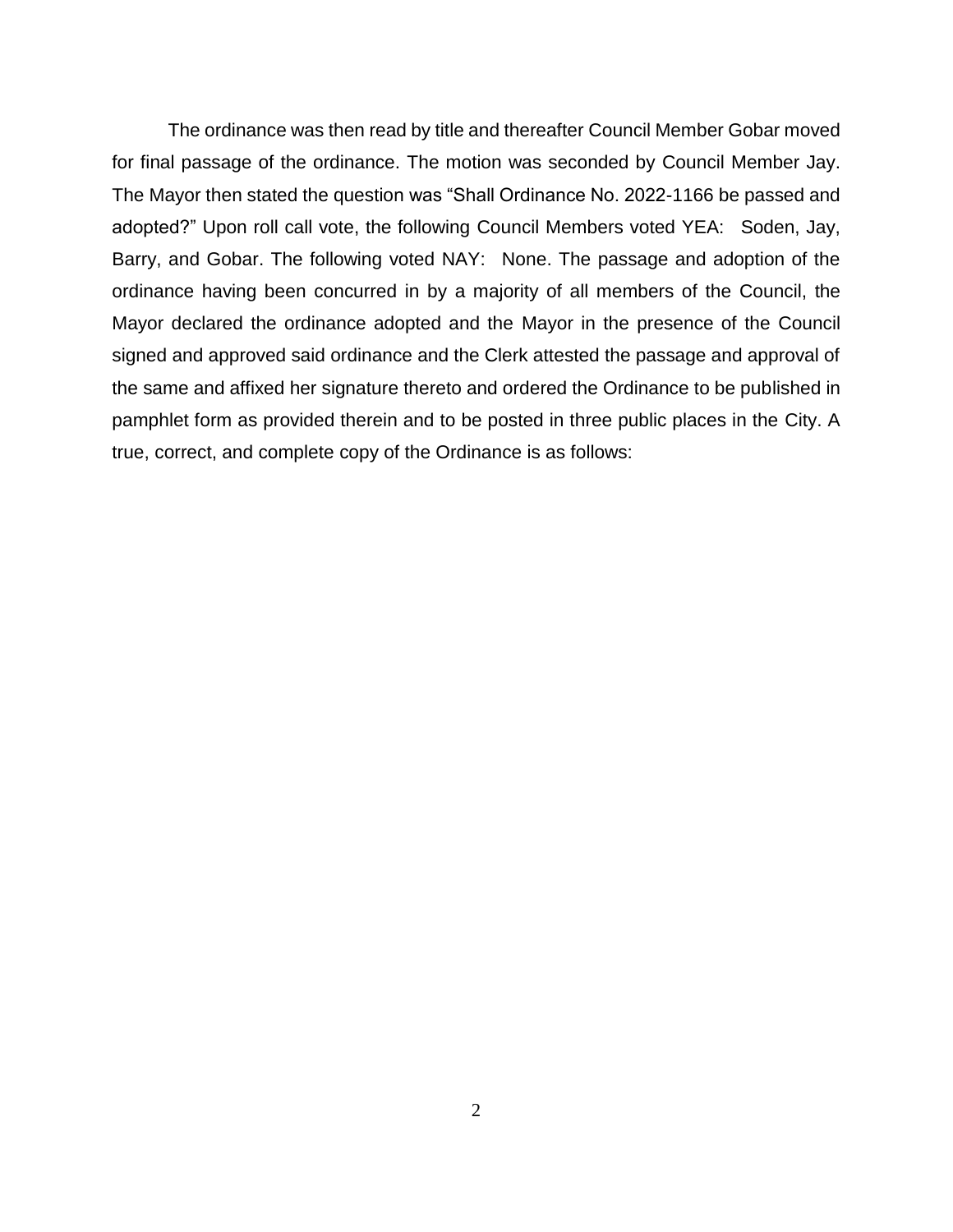## ORDINANCE NO. 2022-1166

## **AN ORDINANCE AMENDING ORDINANCE NO. 2022-1165 CREATING STREET IMPROVEMENT DISTRICT NO. 2022-1 AND STREET IMPROVEMENT DISTRICT NO. 2022-2 IN THE CITY OF WISNER, NEBRASKA, AUTHORIZING THE CONSTRUCTION OF STREET IMPROVEMENTS IN SAID DISTRICTS, AND ORDERING THE PUBLICATION OF THE ORDINANCE IN PAMPHLET FORM.**

BE IT ORDAINED BY THE MAYOR AND CITY COUNCIL OF THE CITY OF WISNER, NEBRASKA, that Ordinance No. 2022-1165 adopted by the City Council on February 22, 2022, is hereby amended to revise and correct the cost estimates for the street improvements to be completed and make other minor modifications so that after amendment, the entire Ordinance shall be amended to read in its entirety as follows:

Section 1. That there is hereby created in the City of Wisner, Nebraska, a street improvement district to be known and designated as Street Improvement District No. 2022-1(Commercial) of the City of Wisner, Nebraska.

Section 2. That the outer boundaries of Street Improvement District No. 2022-1 (Commercial) shall include, in addition to the streets to be improved, all the property abutting on such streets to be improved and within which district, the following streets shall be graded, constructed and rocked/graveled as a 33-foot wide (more or less) street, together with all necessary appurtenances related thereto, including grading, subgrade preparation, earthwork, application of rock/gravel, and fine grading: **24th Street from Road S to M Avenue; M Avenue from 24th Street to 22nd Street, and 22nd Street from M Avenue to Road S.** The following parcels are included in the District: Lots 32, 33, 34, 35, 36, 37, 38, 39, 40, 41, 42 and 42, Grandview Estates, City of Wisner, Cuming County, Nebraska.

Section 3. That there is hereby created in the City of Wisner, Nebraska, a street improvement district to be known and designated as Street Improvement District No. 2022-2 (Residential) of the City of Wisner, Nebraska.

Section 4. That the outer boundaries of Street Improvement District No. 2022-2 (Residential) shall include, in addition to the streets to be improved, all the property abutting on such streets to be improved and within which district, the following streets shall be graded, constructed and paved with 6" concrete as a 27-foot wide (more or less) street, together with all necessary appurtenances related thereto, including grading, subgrade preparation, earthwork, paving, driveways, and fine grading: **M Avenue from 18th Street to 20th Street; 20th Street to its termination point approximately 350 feet north of its intersection with M Avenue (including a cul de sac at said termination point); 19th Street from M Avenue to a point approximately 160 feet north of its intersection with M Avenue.** The following parcels are included in the District: Lots 5, 6,